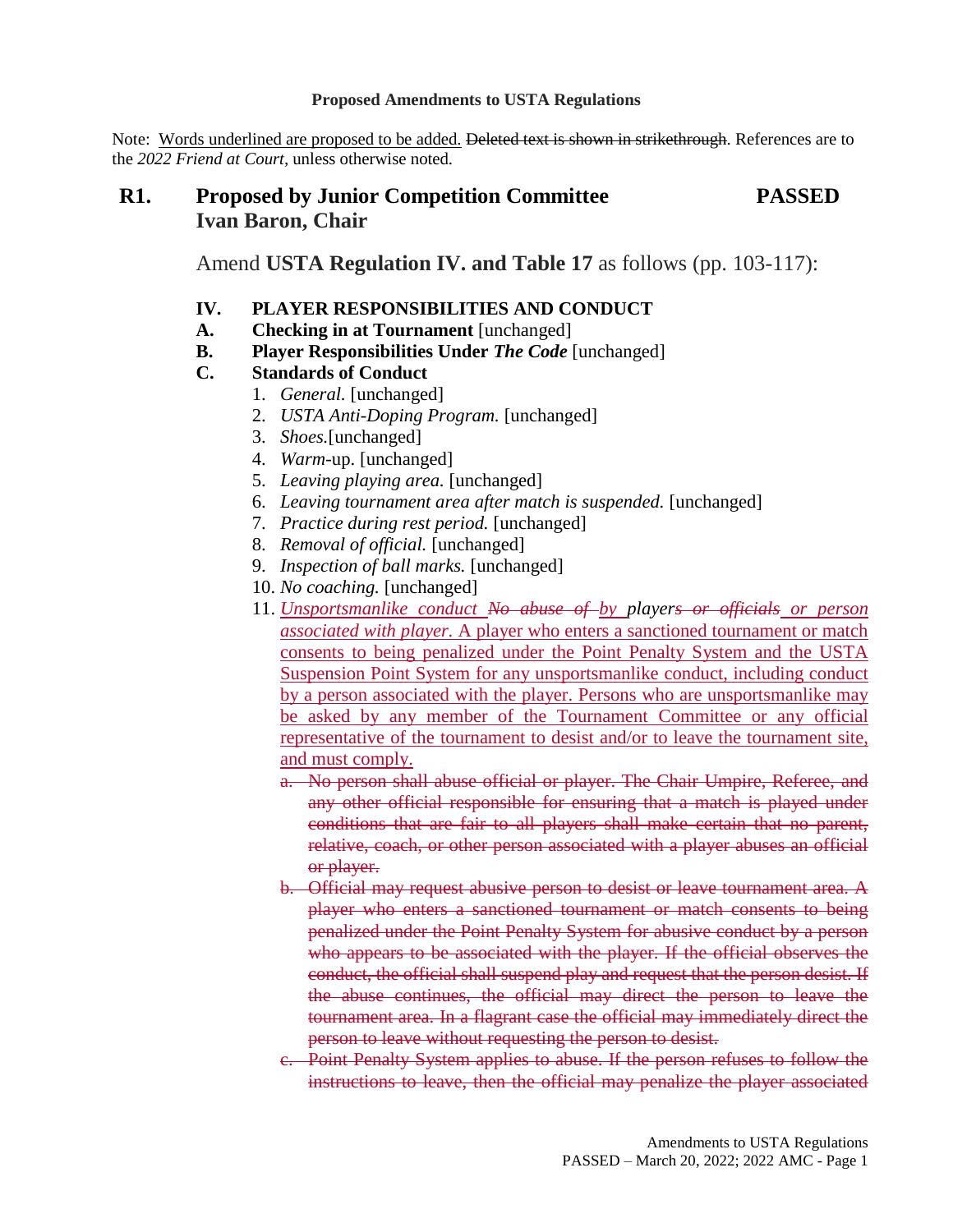with the person under the Point Penalty System. (USTA Regulation IV.D.8. outlines the right to appeal.)

- 12. *Players shall not enter two tournaments at same time.* [unchanged]
- 13. *Player shall not enter tournament intending to withdraw if player's entry is accepted in another tournament.* [unchanged]
- 14. *Player shall not enter tournament player cannot finish.* [unchanged]
- 15. *Player shall not transfer entry.* [unchanged]
- 16. *Player shall not withdraw from tournament after entries close except for illness, injury, personal circumstance, or previously authorized entry into another tournament.* [unchanged]
- 17. *Player shall not fail to appear for reasons other than injury, illness, or personal circumstance.* [unchanged]
- 18. *Player shall not engage in unsportsmanlike conduct.* [unchanged]
- 19. *Player shall not engage in gambling activity.* [unchanged]
- 20. *Point Penalty System.* [unchanged]

## **D. Point Penalty System**

- 1. *Mandatory use in any sanctioned tournament.* [unchanged]
- 2. Purposes of the System. The purposes of the System are to:
	- a. deter unsportsmanlike conduct by a player and persons associated with players;
	- b. ensure compliance with the continuous play rule; and
	- c. ensure on-time appearance for matches.
- 3. *Code violations for misconduct*. [unchanged]
- 4. *Time violations*. [unchanged]
- 5. *Delay between points*. [unchanged]
- 6. *Officials authorized to impose penalties*. [unchanged]
- 7. *Flagrant violations*. While the imposition of penalties normally follows the progression of penalties from point to game to default found in Table 14, any flagrantly unsportsmanlike act by a player or person associated with a player may result in immediate default. If an Umpire imposes the default, the player may appeal to the Referee. If the Referee imposes the default, the player may appeal to the Tournament Appeals Committee.
- 8. *Appeal of penalty to Referee*. [unchanged]
- 9. *Penalties to be imposed on a doubles team*. [unchanged]
- 10. *Penalties treated as if points actually played*. [unchanged]
- 11. *Time delays when each side is responsible*. [unchanged]
- 12. *Penalties after medical condition develops*. [unchanged]
- 13. *Penalties imposed between games or before a match*. [unchanged]
- 14. *Point penalties*. [unchanged]
- *15. Timing of imposition of penalties.* [unchanged]
- 16. *Player may not decline penalty*. [unchanged]
- 17. *Reporting penalties to Referee*. [unchanged]
- 18. *Other disciplinary action*. [unchanged]
- 19. *Announcing score after penalty*. [unchanged]
- 20. *Lateness*. [unchanged]
- 21. *Default for failure to arrive on time*. [unchanged]
- **E. Defaults and Disqualifications** [unchanged]
- **F. USTA Suspension Point System**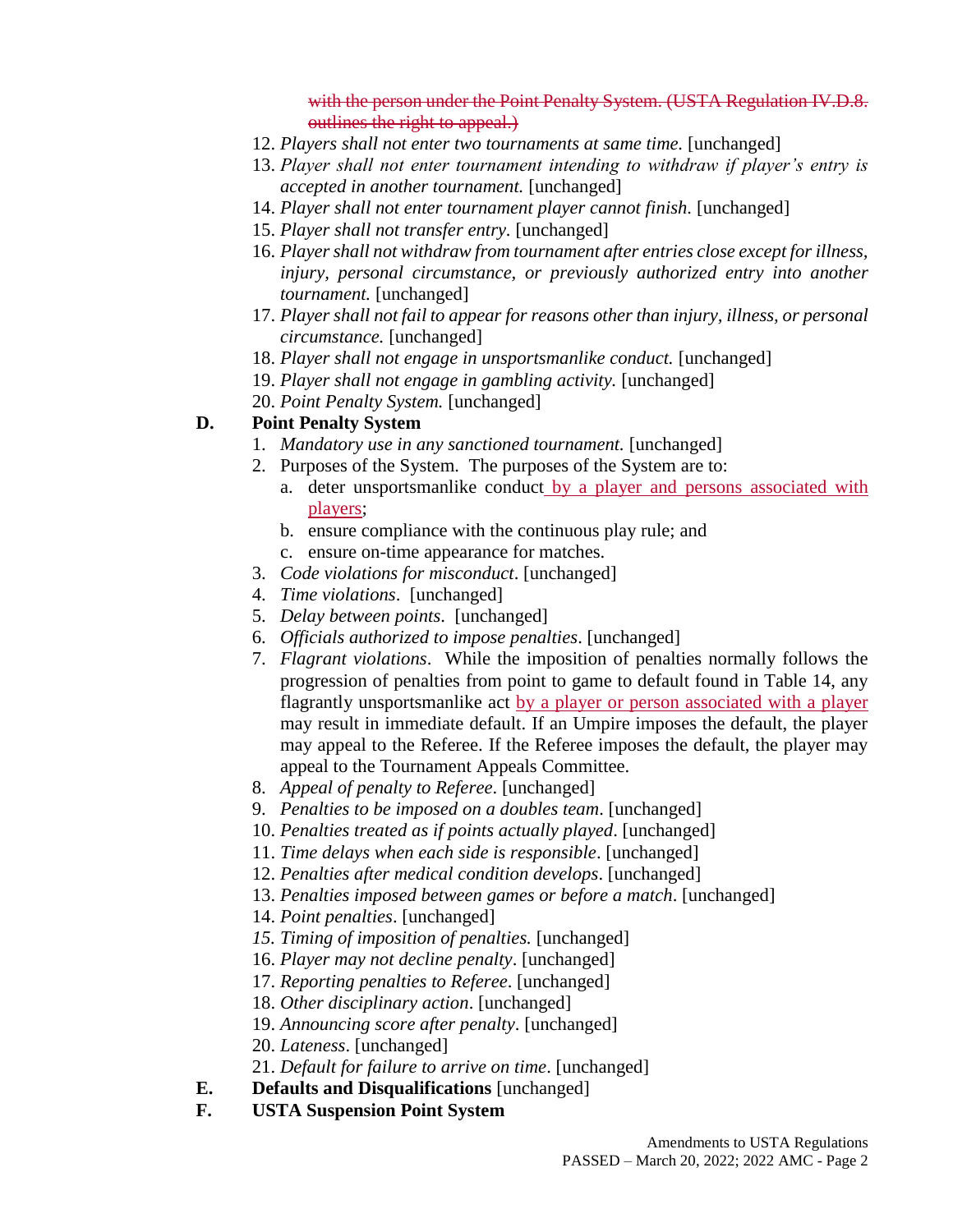- 1. *Application*. The USTA Suspension Point System applies to sanctioned tournaments, *except that* it does not apply to a Net Generation Program that uses Red Ball Tennis or to a Net Generation Program that uses Orange or Green Ball Tennis *unless* authorized by the Sectional Association that sanctioned the tournament. It applies to conduct by a player and persons associated with a player:
	- During all matches (main draw, compass draw, consolation, qualifying, and doubles);
	- During tournament activities;
	- At tournament facilities;
	- All forms of communication, including online medium or otherwise; and
	- At facilities, such as hotels, dormitories, and homes where players stay. Additionally each suspension point assessed at ITF tournaments become one suspension point under the USTA Suspension Point System.
- 2. *Suspension Points.* [unchanged]
- 3. *Reporting misconduct*. [unchanged]
- 4. *Suspension Point administrator*. [unchanged]
- 5. *Assessing and reporting suspension points*. [unchanged]

| <b>TABLE 17 - SUSPENSION POINTS</b>    |                                                                                                                                                                                                                                                                                                 |                                    |  |
|----------------------------------------|-------------------------------------------------------------------------------------------------------------------------------------------------------------------------------------------------------------------------------------------------------------------------------------------------|------------------------------------|--|
|                                        | <b>Violation</b>                                                                                                                                                                                                                                                                                | <b>Suspension</b><br><b>Points</b> |  |
| Violations<br>Code                     | Each Code Violation (point, game, or default) except that players who receive Code<br>Violations because of delay immediately after a Medical Timeout or because of obvious<br>cramping are not assessed suspension points                                                                      | 2                                  |  |
| Defaults*                              | Default for flagrant unsportsmanlike conduct or flagrant inappropriate conduct on or off court                                                                                                                                                                                                  | $8 - 10*$                          |  |
|                                        | <b>Default</b> for refusal to play or continue to play (for reasons other than illness, injury, or<br>personal circumstance)                                                                                                                                                                    | 5                                  |  |
|                                        | Default because of an adult discipline                                                                                                                                                                                                                                                          | 5                                  |  |
|                                        | <b>Default</b> for no-show                                                                                                                                                                                                                                                                      | 5                                  |  |
|                                        | <b>Default</b> for late arrival                                                                                                                                                                                                                                                                 | 1                                  |  |
|                                        | <b>Disqualification</b> for ineligibility                                                                                                                                                                                                                                                       | 3                                  |  |
|                                        | *Suspension points for defaults are in addition to points previously assessed for code violations.                                                                                                                                                                                              |                                    |  |
| <b>Improper Entry</b><br>or Withdrawal | Being entered when entries close in two or more sanctioned tournaments scheduled to overlap<br>unless each Tournament Committee approves the <b>multiple entries</b> in writing                                                                                                                 | $\overline{4}$                     |  |
|                                        | Withdrawal from tournament after entries closed for reason other than injury, illness,<br>personal circumstance, or previously authorized entry into another tournament                                                                                                                         | $\overline{4}$                     |  |
|                                        | If a player is concurrently entered in overlapping tournaments without approval and<br>withdraws from one or more tournaments, the player is assessed a total of 4 suspension<br>points for improper withdrawal                                                                                 |                                    |  |
| smanlike<br>Conduct<br>Unsport         | Not using best efforts to win                                                                                                                                                                                                                                                                   | 2                                  |  |
|                                        | Unsportsmanlike conduct or inappropriate conduct on court by a player or person associated<br>with a player while the player is still in the playing area but not during a match, after a match<br>that if the conduct would have resulted in a code violation had it occurred during the match | $\overline{2}$                     |  |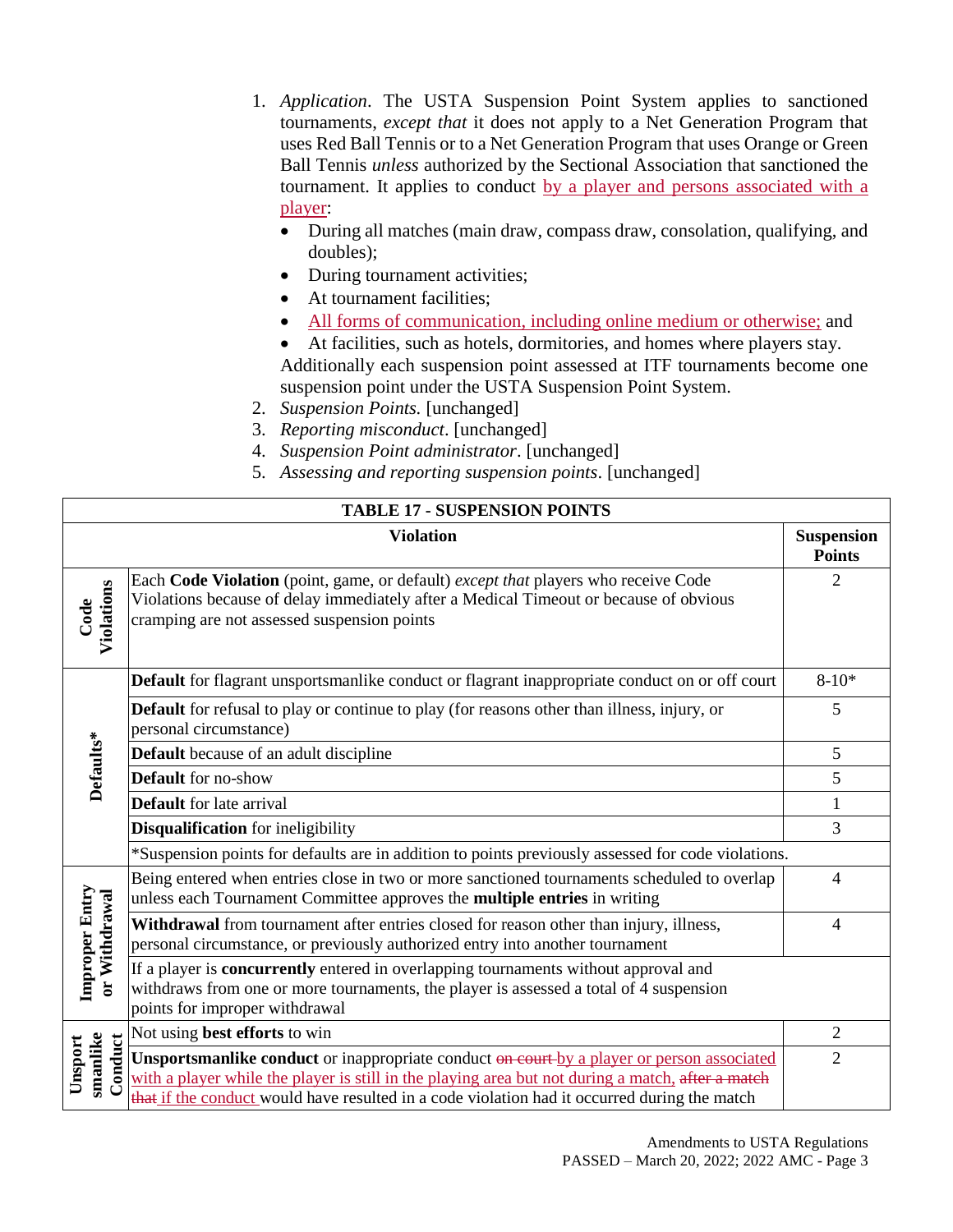| <b>TABLE 17 - SUSPENSION POINTS</b>                                                                                                                                                                                                                                   |                                                                                                                                                                                                                                                                                                                                                                 |                                    |  |
|-----------------------------------------------------------------------------------------------------------------------------------------------------------------------------------------------------------------------------------------------------------------------|-----------------------------------------------------------------------------------------------------------------------------------------------------------------------------------------------------------------------------------------------------------------------------------------------------------------------------------------------------------------|------------------------------------|--|
|                                                                                                                                                                                                                                                                       | <b>Violation</b>                                                                                                                                                                                                                                                                                                                                                | <b>Suspension</b><br><b>Points</b> |  |
|                                                                                                                                                                                                                                                                       | Unsportsmanlike conduct or inappropriate conduct off court by a player or person associated<br>with a player, regardless of location or medium. This includes, but is not limited to, conduct at<br>tournament sites, tournament activities, hotels or other housing, and all forms of<br>communication, including online medium or otherwise or online         | 5                                  |  |
|                                                                                                                                                                                                                                                                       | Flagrant unsportsmanlike conduct or flagrant inappropriate conduct by a player or<br>person associated with a player, regardless of location or medium. This includes, but is not<br>limited to, conduct at tournament sites, tournament activities, hotels or other housing, and all<br>forms of communication, including online medium or otherwise or online | $8 - 10*$                          |  |
| Misconduct<br>Gross                                                                                                                                                                                                                                                   | Physical violence against another person on or off court by a player <del>, relative, coach, or other</del><br>person associated with a player                                                                                                                                                                                                                  | 10                                 |  |
|                                                                                                                                                                                                                                                                       | Illegal use or possession of drugs                                                                                                                                                                                                                                                                                                                              | 8                                  |  |
|                                                                                                                                                                                                                                                                       | Possessing or drinking alcoholic beverages                                                                                                                                                                                                                                                                                                                      | 8                                  |  |
|                                                                                                                                                                                                                                                                       | Gambling activity as defined in USTA Regulation IV.C.19.                                                                                                                                                                                                                                                                                                        | 8                                  |  |
|                                                                                                                                                                                                                                                                       | <b>Destruction of property</b>                                                                                                                                                                                                                                                                                                                                  | 8                                  |  |
| Suspension<br>Under<br>Player                                                                                                                                                                                                                                         | Playing in any sanctioned tournament while suspended by USTA or one of its Sectional<br><b>Associations</b>                                                                                                                                                                                                                                                     | 10                                 |  |
| Suspension<br>Points<br>E                                                                                                                                                                                                                                             | Each suspension point assessed at ITF tournaments and USTA International<br>Tournaments becomes one suspension point under the USTA Suspension Point System                                                                                                                                                                                                     | $\mathbf{1}$                       |  |
| * The Referee, designee of a Sectional Association that sanctions the tournament, or the applicable Suspension Point<br>administrator shall determine the number of suspension points between 8-10 that shall be assessed based on the<br>seriousness of the conduct. |                                                                                                                                                                                                                                                                                                                                                                 |                                    |  |

- 6. *Notification to play of points assessed*. [unchanged]
- 7. *Appeal of suspension points*. [unchanged]
- 8. *Player suspension*. [unchanged]
- 9. *Written notice of suspension to player and Sectional Association.* [unchanged]
- 10. *Player may request that suspension start immediately.* [unchanged]
- 11. *Right to appeal suspension*. [unchanged]
- 12. *Effective date of suspension*. [unchanged]

## **Effective Date:** May 1, 2022

**Rationale:** Unsportsmanlike conduct by persons associated with a player at junior tournaments continues to be problematic and is escalating. The existing USTA Regulations require steps to be taken when unsportsmanlike conduct occurs and is addressed in the Point Penalty System. Additionally, the Suspension Point System does not permit the assessment of penalties (other than suspension points for code violations) when the conduct becomes extreme. This amendment proposes to clarify the authority